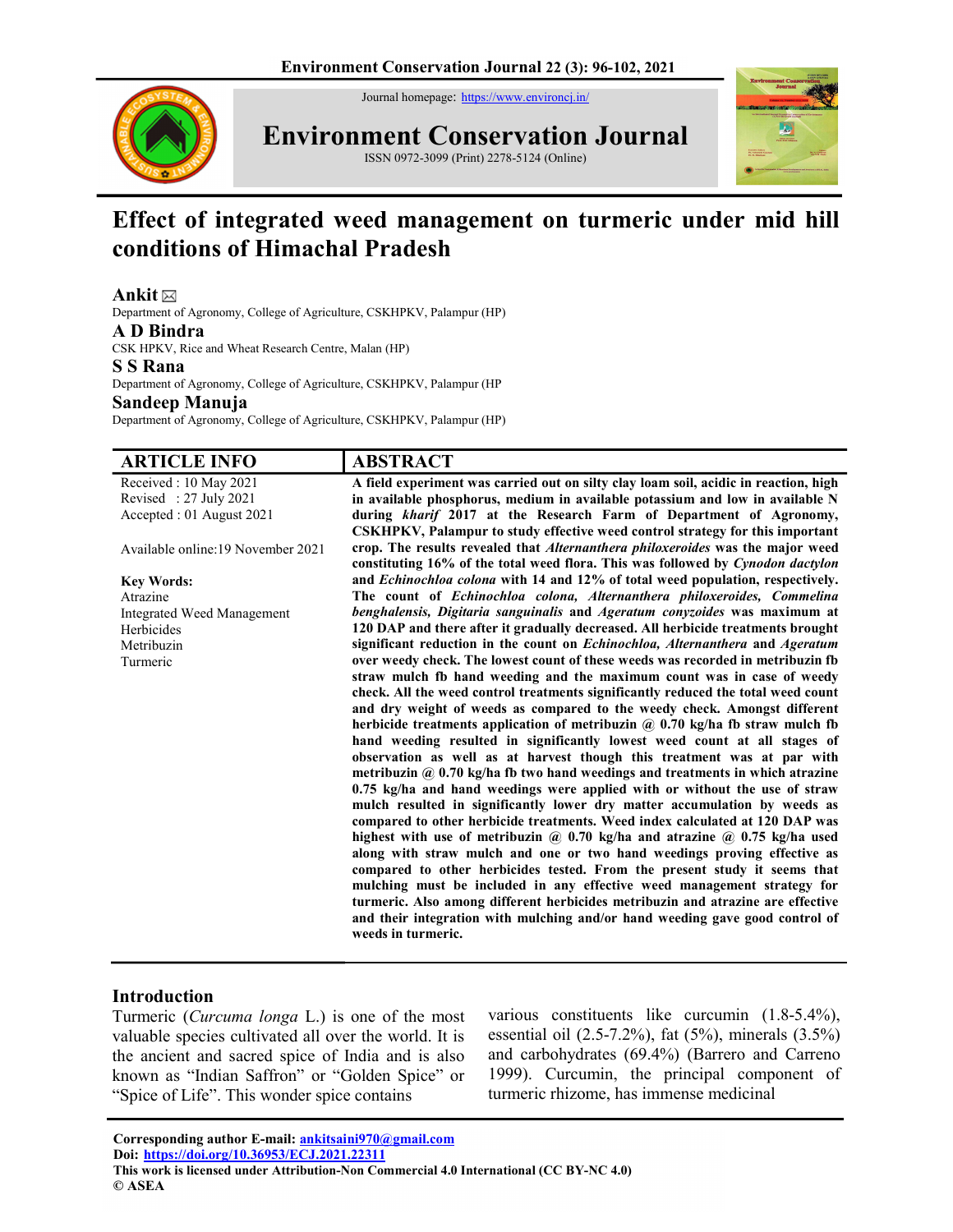properties as anti-inflammatory, anti-mutagenic, anti-carcinogenic, anti-tumour, anti-bacterial, anti-fungal, anti-oxidant, anti-parasitic and detoxifying agent. It is used as blood purifier, antiseptic and cures problems like indigestion, throat infection, common cold, treating wounds along with anticancer and antiviral activities. It is also useful in treating dropsy, wounds and inflammations (Khanna 1999)

Turmeric is grown during rainy season, under low and mid hills of Himachal Pradesh. It is a slow growing crop having long duration. It is finding an important place in kharif as an alternative to maize particularly in wild boars, monkey, stray animals and porcupines infested areas. Weeds like in other crops , also compete with turmeric for nutrients, moisture and space and cause considerable yield reduction to the extent of 35-75 per cent (Krishnamurthy and Ayyaswamy 2000). Rana et al. (2017) have also reported 55 per cent reduction in turmeric rhizome yield due to weeds in turmeric under Palampur conditions of Himachal Pradesh. Slow initial growth and poor canopy development of the turmeric crop provide an ideal environment for weeds to grow and compete with the crop, and managing these weeds add to the cost of production of this crop.

Different methods viz. physical, cultural and chemical are followed to control weeds in turmeric crop fields. Farmers usually perform hand weeding in turmeric crop but due to unavailability of labour during critical stages of crop growth, the yield reduces drastically. Mulching suppresses the weed growth and improves crop yield (Hossain, 2005). Chemical method of weed control is not only cheaper but also feasible for timely application; however, it requires more care with reference to appropriate selection of herbicide, its dose and time of application. Efficiency of herbicides also depends on several factors like type of weed flora, soil type, organic matter content of the soil and weather condition. Keeping these points in view, the present investigation was planned to develop an effective weed management strategy for controlling weeds in turmeric.

# Material and Methods

The field experiment was carried out at Research Farm of Department of Agronomy CSK Himachal Pradesh Krishi Vishvavidyalaya, Palampur. The experimental site was located at  $32\degree$ 6<sup> $\degree$ </sup> N latitude and 76  $\degree$ 3<sup> $\degree$ </sup> E longitude and at an altitude of 1290.8 m above mean sea level. The site falls in sub-humid subtropical mid-hills zone of Himachal Pradesh which is characterized by mild summers, severe winters and experiences occasional snowfall during winters. The area receives an annual rainfall of about 2500 mm of which about 80 % is received during monsoon months of July to September while the remaining rainfall is received during winter months. The soil of the experimental site was silty-clay loam in texture, acidic in reaction and low in available nitrogen, high in available phosphorus and medium in available potassium.

The field experiment was laid out in randomised block design with 12 weed control treatments viz. metribuzin @ 0.70 kg/ha followed by (fb) hand weeding at 45 and 75 days after planting (DAP), metribuzin  $\omega$  0.70 kg/ha fb straw mulch  $\omega$  10 t/ha fb hand weeding at 75 DAP, pendimethalin  $(a)$  1.0 kg/ha fb two hand weedings at 45 and 75 DAP, pendimethalin  $\omega$  1.0 kg/ha fb straw mulch @ 10 t/ha fb hand weeding at 75 DAP, atrazine  $(a)$  0.75 kg/ha fb two hand weedings at 45 and 75 DAP, atrazine  $\omega$  0.75 kg/ha fb straw mulch  $\omega$ 10 t/ha fb hand weeding at 75 days, oxyfluorfen  $(a)$  0.30 kg/ha fb two hand weedings at 45 and 75 DAP, glyphosate @ 1.23 kg/ha fb two hand weedings at 45 and 75 days, glyphosate  $(\hat{a})$  1.85 kg/ha fb two hand weedings at 45 and 75 DAP, hand weeding thrice at 25, 45 and 75 DAP, weed control with organic practices (mulch) and unweeded check. The rhizomes of turmeric variety Palam Pitamber were planted in rows 45 cm apart using seed rate of 20 q/ha. Rows were opened with the help of hand plough and after putting rhizomes in the rows at 25 cm distance were covered with the soil properly. The crop was fertilized with 30 kg N, 30 kg  $P_2O_5$ , and 60 kg  $K<sub>2</sub>O$  per hectare. The herbicides and intercultural operations were carried out as per the treatments to different plots. Rice straw was used as mulch material after the herbicides were sprayed on second day as per treatment. On maturity, the crop from net plots was harvested when the leaves turned yellow or dry. The rhizomes were dug taking care that they were not cut or damaged. The rhizomes were then cleaned to remove soil and weighed for fresh weight. The weed count was recorded at 90, 120, 150 DAP and at harvest by randomly throwing a quadrat in the plot and counting the weeds of different species which were than dried to get total dry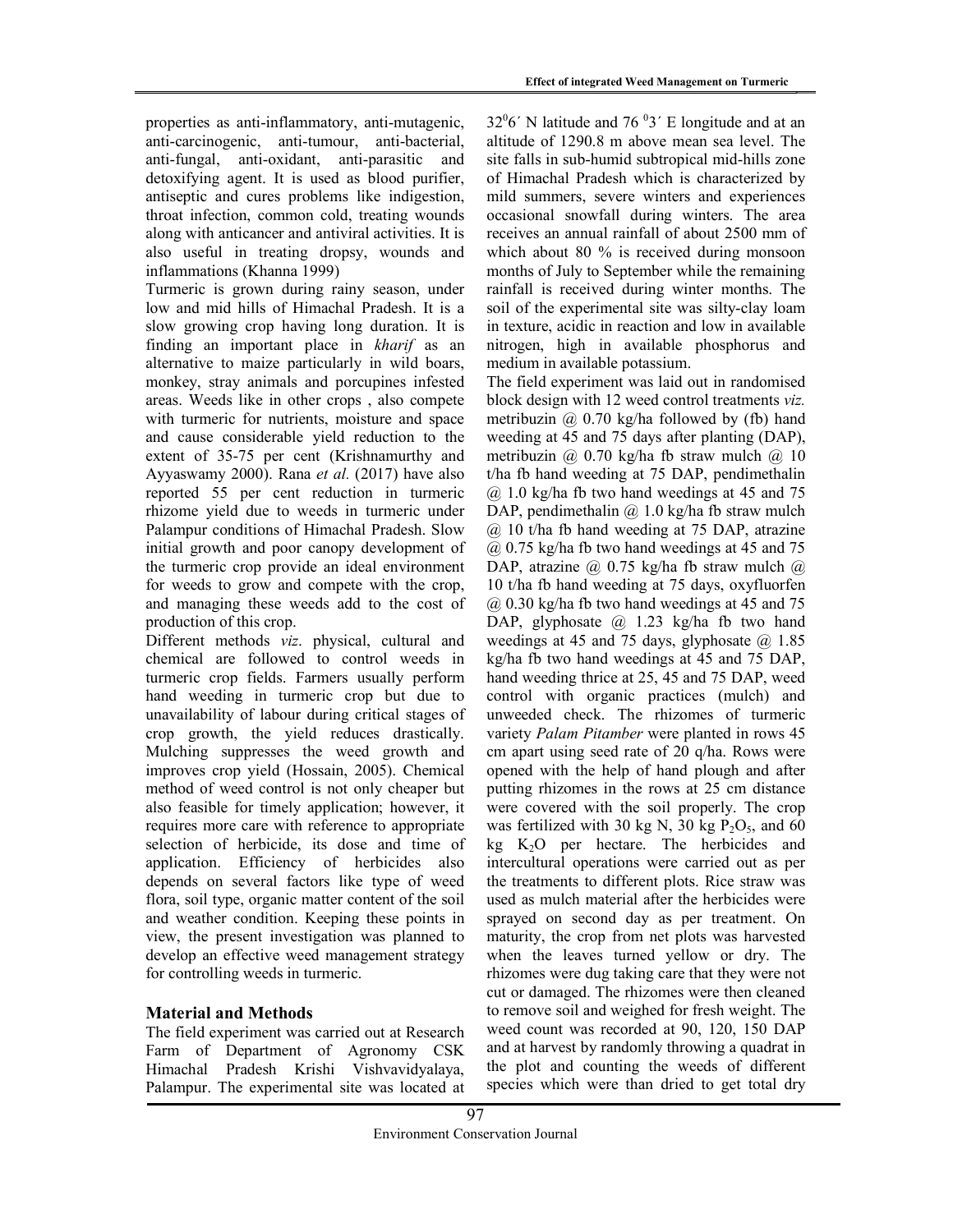matter accumulation by weeds. The total dry matter accumulation of weeds per square metre was recorded by multiplying it with factor 16.

The weed control index was calculated by formula given by (Mishra and Tosh 1979)

*Weed Control Index* = 
$$
\frac{DWC - DWt}{DWC}x 100
$$

Where DWc – Dry weight of weeds in weedy check

# DWt – Dry weight of weeds in treated plot

For measuring the plant height, five plants were selected at random from each plot and were tagged. The height was measured from base of the plant up to top most leaf tip at 30 days interval. The average of these plants was taken as mean plant height in centimetres. The number of leaves per plant was recorded manually from tagged five plants and their average was worked out. The number of shoots per plant was recorded from tagged five plants in each plot and their average was taken out.

The rhizomes from net plot were dug and weighed. The produce was recorded in kilograms and was converted to t/ha. The rhizomes were then subjected to curing and cured rhizome yield was also recorded.

The data obtained were subjected to statistical analysis as per Gomez and Gomez (1984) and were tested at 5 per cent level of significance to interpret the treatment differences. The count and weed biomass data were analysed after subjecting the original data to square root transformation *i.e*  $\sqrt{x + 0.5}$ , and the treatments effects were compared using transformed means.

# Results and Discussion

Data on effect of different herbicide treatments on the species wise weed count, recorded at 120 days after planting (DAP) in turmeric (Table 1), revealed significant differences among treatments. Significantly lowest count of Echinochloa colona was recorded with the preemergence application of metribuzin 0.70 kg/ha followed by (fb) straw mulch fb one hand weeding at 75 DAP though this treatment was at par with all other herbicide treatments except post emergence application of glyphosate at lower dose of 1.23 kg/ha fb two hand weedings at 45 and 75 DAP. Significantly highest count of

Echinochloa colona was recorded in the weedy check treatment though it was also at par with the treatment in which lower dose of glyphosate (1.23 kg/ha) was applied fb two hand weedings.The population of Alternanthera philoxeroides also showed a similar trend with application of metribuzin fb straw mulch fb one hand weeding recording significantly lowest count though this treatment was at par with application of metribuzin fb two hand weedings at 45 and 75 DAP as well as treatments in which atrazine was applied alone with hand weeding and with or without the use of straw mulch. Significantly highest population of Alternanthera philoxeroides was recorded in weedy check though it was at par with the application of lowest dose of glyphosate. The treatment in which three and weedings were done (25, 45 and 75 DAP) was not as effective as the treatments in which either metribuzin or atrazine was used. Also pendimethalin was found to be effective for controlling this weed in turmeric.

Contrary to this significantly lowest population of Commelina benghalensis was recorded with the post emergence application of glyphosate (1.85 kg/ha) though this treatment was at par with all other herbicide treatments except treatments in which atrazine was applied alone with straw mulch and one hand weeding and application of lower dose of glyphosate (1.23 kg/ha) fb two hand weedings. Weedy check recorded significantly highest count of Commelina benghalensis though this treatment was also at par with treatment in which only mulch was applied.Regarding count of Digitaria sanguinalis all the herbicide treatments as well as treatments in which hand weedings alone or mulch alone was used were at par with each other while weedy check recorded significantly highest count of this weed at 120 DAP. All the herbicide treatments except pre-emergence application of pendimethalin (1kg/ha) fb straw mulch fb hand weeding at 75 Dap were equally effective in reducing the count Ageratum conyzoides at 120 DAP though the significantly lower count was recorded with the application of metribuzin 0.70 kg/ha fb straw mulch fb hand weeding at 75 DAP. The hand weeding treatment as well as organic practice of using mulch alone was also equally effective in reducing count of this weed while significantly higher value was observed in the weedy check treatment.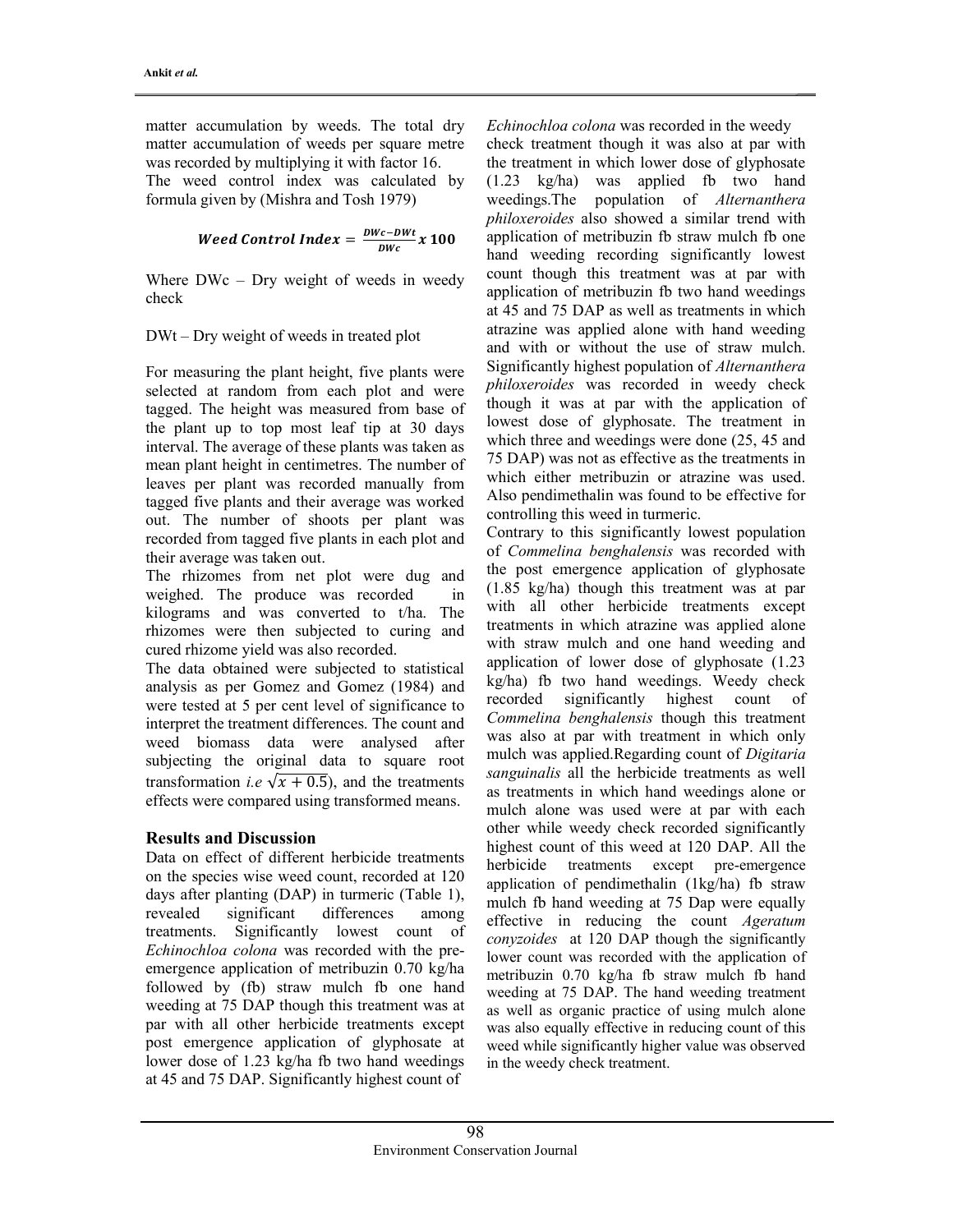#### Effect of integrated Weed Management on Turmeric

| Table 1: Effect of weed control treatments on count (No./m <sup>2</sup> ) of Echinochloa colona, Alternanthera philoxeroides, Commelina benghalensis, Digitaria sanguinalis |  |
|-----------------------------------------------------------------------------------------------------------------------------------------------------------------------------|--|
| and Ageratum conyzoides at 120 DAP                                                                                                                                          |  |

| Treatment                                                   | Dose ( $kg/ha, t/ha$ ) | Echinochloa | <b>Alternanthera</b> | Commelina | <b>Digitaria</b> | <i><b>Ageratum</b></i> |
|-------------------------------------------------------------|------------------------|-------------|----------------------|-----------|------------------|------------------------|
| $T_1$ Metribuzin fb hand weeding twice                      | 0.70                   | 5.4(29.3)   | 5.7(32.0)            | 5.1(26.7) | 5.0(25.1)        | 5.2(26.7)              |
| $T_2$ Metribuzin fb straw mulch fb hand weeding             | $0.70 + 10$            | 4.6(21.3)   | 5.1(26.7)            | 4.6(21.3) | 4.6(21.3)        | 4.9(23.5)              |
| $T_3$ Pendimethalin fb hand weeding twice                   | 1.0                    | 5.3(28.3)   | 6.9(48.0)            | 4.8(24.0) | 5.7(32.0)        | 5.4(29.3)              |
| T <sub>4</sub> Pendimethalin fb straw mulch fb hand weeding | $1+10$                 | 5.7(32.0)   | 7.6(58.7)            | 5.0(25.1) | 5.5(29.3)        | 6.1(37.3)              |
| $T5$ Atrazine fb hand weeding twice                         | 0.75                   | 4.9(24.0)   | 6.1(37.3)            | 5.1(26.7) | 5.2(26.7)        | 5.2(26.7)              |
| $T_6$ Atrazine fb straw mulch fb hand weeding               | $0.75 + 10$            | 5.2(26.7)   | 5.7(32.0)            | 5.7(32.0) | 5.6(30.4)        | 5.7(31.5)              |
| $T_7$ Oxyfluorfen fb hand weeding twice                     | 0.30                   | 5.4(29.3)   | 7.3(53.3)            | 4.6(21.3) | 5.2(26.7)        | 5.6(30.9)              |
| $T_8$ Glyphosate fb hand weeding twice                      | 1.23                   | 6.1(37.3)   | 7.6(58.7)            | 5.7(32.0) | 5.4(28.8)        | 5.7(32.5)              |
| T <sub>9</sub> Glyphosate fb hand weeding twice             | 1.85                   | 5.2(26.7)   | 6.4(42.7)            | 4.4(19.7) | 5.6(30.4)        | 5.6(30.4)              |
| $T_{10}$ Hand weeding thrice                                | --                     | 5.1(26.6)   | 6.9(48.0)            | 5.7(33.1) | 5.1(25.6)        | 5.7(32.0)              |
| $T_{11}$ Weed management with organic practice (Mulch)      | --                     | 5.9(34.7)   | 6.9(48.0)            | 6.1(37.3) | 4.6(21.3)        | 5.2(26.7)              |
| $T_{12}$ Weedy check                                        | --                     | 7.3(53.3)   | 8.6(74.7)            | 6.9(48.0) | 6.5(42.7)        | 7.0(48.0)              |
| $SEm\pm$                                                    |                        | 0.5         | 0.3                  | 0.4       | 0.4              | 0.3                    |
| $LSD(P=0.05)$                                               |                        | 1.3         | 1.0                  | 1.1       | <b>NS</b>        | 1.0                    |

Values given in parentheses are the means of original values; Data transformed to square root transformation ( $\sqrt{x + 0.5}$ )

#### Table 2: Effect of weed control treatment on total weed count, total dry matter accumulation and weed control index (%) at 120 DAP

| <b>Treatment</b>                                                                                                                                                              | Dose (kg/ha, t/ha)       | Total weed count $(N_0/m^2)$ | Total dry matter accumulatiom $(g/m^2)$ | Weed control index $(\% )$ |  |  |
|-------------------------------------------------------------------------------------------------------------------------------------------------------------------------------|--------------------------|------------------------------|-----------------------------------------|----------------------------|--|--|
| $T_1$ Metribuzin fb hand weeding twice                                                                                                                                        | 0.70                     | 14.1 (198.4)                 | 9.0(80.0)                               | 81.3                       |  |  |
| $T2$ Metribuzin fb straw mulch fb hand weeding                                                                                                                                | $0.70 + 10$              | 13.4(183.5)                  | 8.7(74.7)                               | 82.5                       |  |  |
| $T3$ Pendimethalin fb hand weeding twice                                                                                                                                      | 1.0                      | 16.8(284.3)                  | 12.9(165.3)                             | 61.3                       |  |  |
| $T_4$ Pendimethalin fb straw mulch fb hand weeding                                                                                                                            | $1+10$                   | 17.0(289.1)                  | 14.3(203.2)                             | 52.4                       |  |  |
| $T5$ Atrazine fb hand weeding twice                                                                                                                                           | 0.75                     | 15.8 (248.5)                 | 9.3(85.3)                               | 80.0                       |  |  |
| $T_6$ Atrazine fb straw mulch fb hand weeding                                                                                                                                 | $0.75 + 10$              | 15.9(253.3)                  | 9.4(88.0)                               | 79.4                       |  |  |
| $T_7$ Oxyfluorfen fb hand weeding twice                                                                                                                                       | 0.30                     | 16.4(268.3)                  | 12.0(144.0)                             | 66.3                       |  |  |
| $T_8$ Glyphosate fb hand weeding twice                                                                                                                                        | . 23                     | 16.9(283.2)                  | 12.9(165.3)                             | 61.3                       |  |  |
| T <sub>9</sub> Glyphosate fb hand weeding twice                                                                                                                               | 1.85                     | 16.1(261.9)                  | 12.2(149.3)                             | 65.0                       |  |  |
| $T_{10}$ Hand weeding thrice                                                                                                                                                  | --                       | 16.4(268.3)                  | 12.2(149.3)                             | 65.0                       |  |  |
| $T_{11}$ Weed management with organic practice (Mulch)                                                                                                                        | $\overline{\phantom{a}}$ | 17.0(290.7)                  | 12.9(165.3)                             | 61.3                       |  |  |
| $T_{12}$ Weedy check                                                                                                                                                          | --                       | 21.4 (458.7)                 | 20.7(426.7)                             | 0.0                        |  |  |
| $SEm\pm$                                                                                                                                                                      |                          |                              | 0.4                                     |                            |  |  |
| $LSD(P=0.05)$                                                                                                                                                                 |                          | 2.1                          | $\cdot$ .2                              |                            |  |  |
| $(\sqrt{x+0.5})$ ,<br>given<br>original<br>parenthesis<br>value<br>Data<br>transformation<br>values<br>transformed<br>the<br>root<br>in<br>are<br>to<br>means<br>square<br>0Ī |                          |                              |                                         |                            |  |  |

Environment Conservation Journal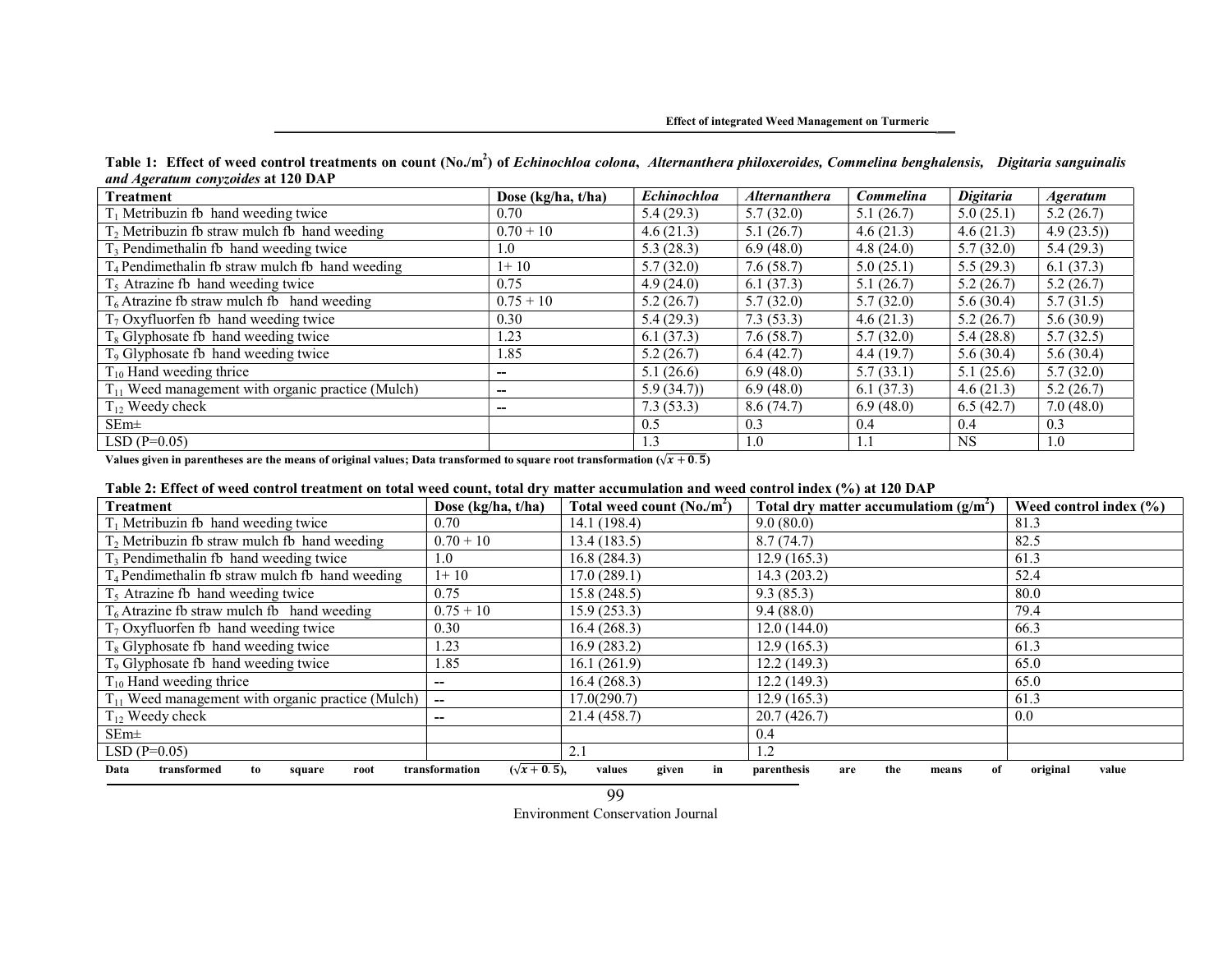Table 3: Effect of weed control treatment on plant height (cm), leaves, shoots per plants, fresh and cured rhizome yield (q/ha) of turmeric

| <b>Treatment</b>                                    | <b>Dose</b> | Plant  | Leaves/ | Shoots/          | Fresh rhizome yield | <b>Cured rhizome</b> |
|-----------------------------------------------------|-------------|--------|---------|------------------|---------------------|----------------------|
|                                                     | (kg/ha,     | height | plant   | plant            | (q/ha)              | yield (q/ha)         |
|                                                     | t/ha)       | (cm)   | (No.)   | (No.)            |                     |                      |
| $T_1$ Metribuzin fb hand weeding twice              | 0.70        | 41.6   | 4.7     | 1.3              | 89.17               | 54.84                |
| $T_2$ Metribuzin fb straw mulch fb hand             | $0.70 + 10$ | 42.7   | 5.6     | $\overline{1.8}$ |                     |                      |
| weeding                                             |             |        |         |                  | 90.19               | 55.46                |
| T <sub>3</sub> Pendimethalin fb hand weeding twice  | 1.0         | 40.4   | 4.9     | 1.4              | 75.46               | 46.41                |
| T <sub>4</sub> Pendimethalin fb straw mulch fb hand | $1+10$      | 41.0   | 5.6     | 1.8              |                     |                      |
| weeding                                             |             |        |         |                  | 71.81               | 44.17                |
| $T5$ Atrazine fb hand weeding twice                 | 0.75        | 41.5   | 4.4     | 1.4              | 86.94               | 53.47                |
| $T_6$ Atrazine fb straw mulch fb hand weeding       | $0.75 + 10$ | 41.1   | 5.2     | 1.7              | 86.20               | 53.02                |
| $T_7$ Oxyfluorfen fb hand weeding twice             | 0.30        | 41.0   | 4.9     | 1.6              | 62.87               | 38.67                |
| $T_8$ Glyphosate fb hand weeding twice              | 1.23        | 39.1   | 4.9     | 1.4              | 79.63               | 48.97                |
| T <sub>9</sub> Glyphosate fb hand weeding twice     | 1.85        | 39.8   | 4.8     | 1.6              | 75.37               | 46.35                |
| $T_{10}$ Hand Weeding thrice                        | --          | 41.2   | 5.0     | 1.3              | 77.78               | 47.83                |
| $T11$ Weed control with organic practice            | --          | 40.6   | 5.2     | 1.4              |                     |                      |
| (Mulch)                                             |             |        |         |                  | 77.78               | 47.83                |
| $T_{12}$ Weedy check                                | $-$         | 38.8   | 4.2     | 1.4              | 42.59               | 26.19                |
| $SEm\pm$                                            |             | 0.5    | 0.3     | 0.1              | 6.98                | 4.29                 |
| LSD $(P=0.05)$                                      |             | 1.4    | 0.7     | <b>NS</b>        | 20.59               | 12.66                |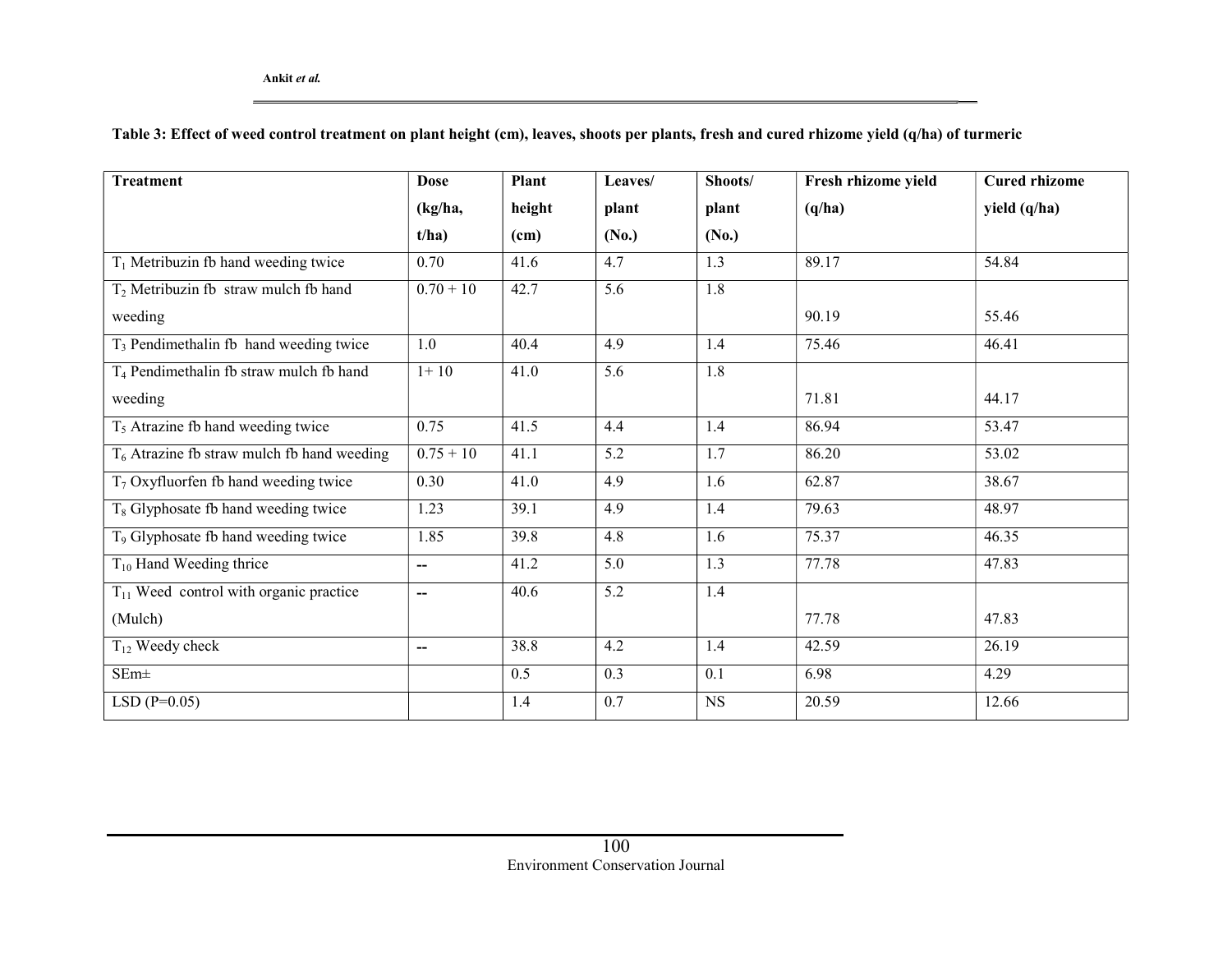The data on effect of different herbicide treatments on the weed count at 120 DAP (Table 2) shows significant differences amongst various treatments. Significantly lowest weed count at 120 DAP was recorded in the treatment in which pre-emergence application of metribuzin 700 g/ha was followed by application of straw mulch fb one hand weeding at 75 DAP though this treatment was at par with application of metribuzin 0.70 kg/ha fb two hand weedings at 45 and 75 DAP and treatments in which atrazine 0.75 kg/ha and hand weedings were applied with or without the use of straw mulch. These treatments were followed by all other herbicide treatments except treatment in which pendimethalin (1 kg/ha) was applied fb straw mulch fb one hand weeding at 75 DAP and organic mulch. Significantly highest total weed dry matter was recorded in the weedy check.

The data on effect of different herbicide treatments on the weed dry matter at 120 DAP (Table 2) revealed significant differences amongst various treatments. Significantly lowest total weed dry matter at 120 DAP was recorded in the treatment in which pre-emergence application of metribuzin 0.70 kg/ha was followed by application of straw mulch fb one hand weeding at 75 DAP though this treatment was at par with application of metribuzin 0.70 kg/ha fb two hand weedings at 45 and 75 DAP and treatments in which atrazine 0.75 kg/ha and hand weedings were applied with or without the use of straw mulch. These treatments were followed by all other herbicide treatments except treatment in which pendimethalin (1 kg/ha) was applied fb straw mulch fb one hand weeding at 75 DAP, hand weeding thrice as well as use of organic mulch. Significantly highest total weed dry matter was recorded in the weedy check. Since the weed control index is based on the dry matter accumulated by weeds the treatments in which metribuzin or atrazine were used along with hand weeding and with or without straw mulch give higher weed control index indicating better efficacy of these two herbicides in managing weeds in turmeric. Lower values of weed control index was recorded in the treatments in which pendimethalin was used indicate the ineffectiveness of this herbicide for controlling weeds in turmeric. Similarly oxyfluorfen as well as glyphosate were

found to be less effective in controlling weeds in turmeric as compared to metribuzin and atrazine.

The plant height of turmeric was significantly influenced (Table 3) by different herbicide treatments with significantly shortest plants recorded in weedy check treatment though this treatment was at par with treatments in which glyphosate was used at both the doses. The result so indicate the adverse effect of glyphosate application on turmeric. Similar results have also been reported by Sachdeva et. al 2015. Significantly taller plants were observed with the application of metribuzin 0.70 kg/ha fb straw mulch fb one hand weeding at 75 DAP though this treatment was at par with application of metribuzin as well as atrazine fb two hand weedings at 45 and 75 DAP which in turn were at par with treatments in which either pendimethalin or oxyfluorfen were used as well as with hand weeding thrice and use of straw mulch alone.

The data on effect of different herbicide treatments on number of leaves per plant (Table 3) revealed that the value of this parameter was significantly higher in treatments in which mulch was applied either alone with herbicides or alone. Significantly lower number of leaves per plant were recorded in weedy check. Also the treatments in which the crop wasw subjected to hand weeding lower number of leaves per plant. The number of shoots per plant also behaved in a similar manner as number of leaves % with treatments in which herbicides were applied alone with mulch application recording higher number of shoots per plant while the lowest were recorded in the weedy check. In the weedy check treatment the availability of all the essential resources including light, water and nutrients is limited to the crop, owing to their competition by weeds, which inturn resulted in poor and stunted growth leading to lower number of shoots per plant. Also the use of mulch, besides controlling weeds, helps in moderative the soil condition resulting in better growth and higher number of shoots per plant. Also treatments in which hand weeding was done resulted in lower values of shoots per plant which may be due to slight injury caused to the crop as a result of hand weeding.

The herbicides treatments brought about significant variation in rhizome yield (Table 3) of turmeric. Significantly highest fresh rhizome yield was